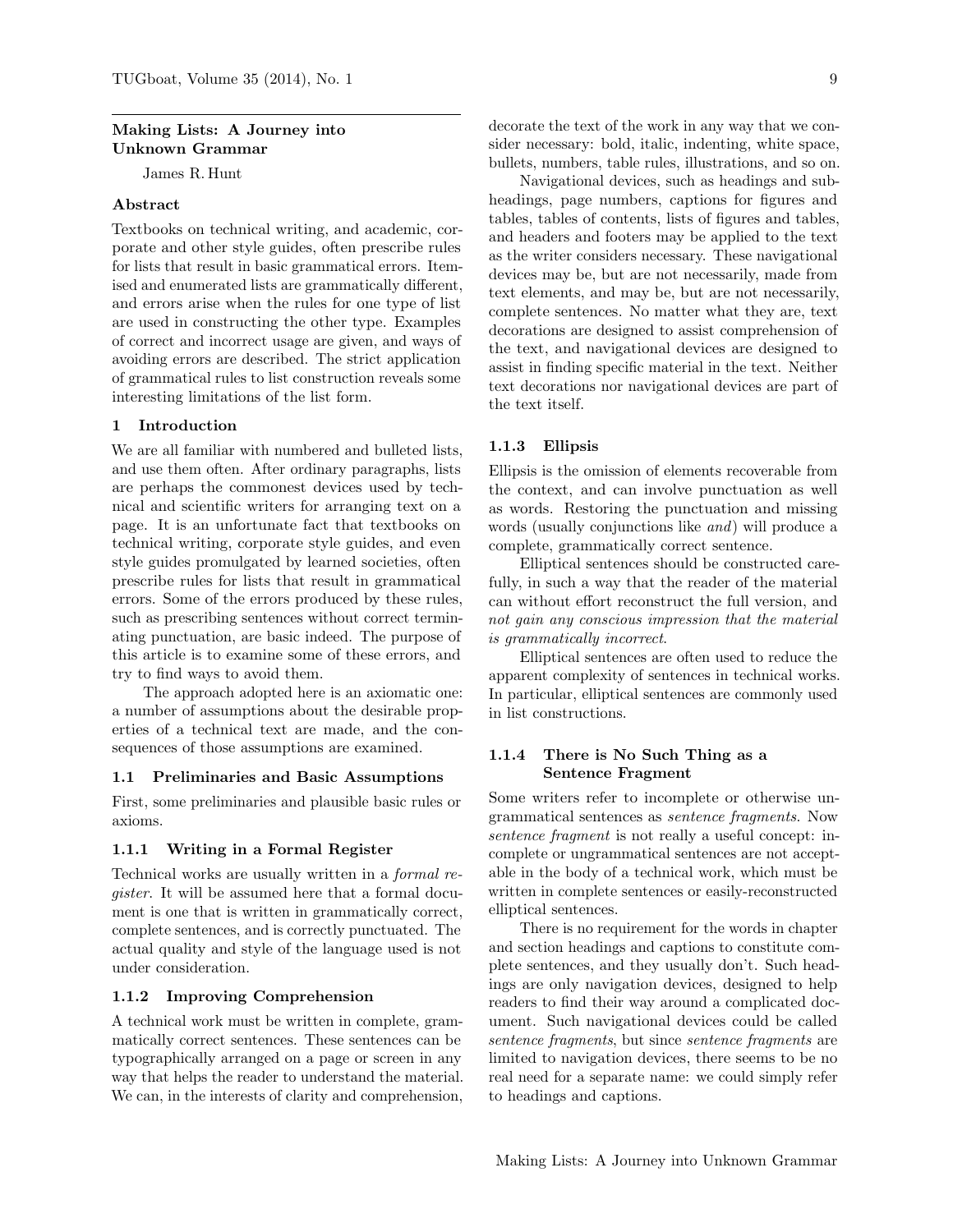# 1.1.5 Sentences Cannot be Nested

In the English language, sentences cannot be nested, that is, a complete sentence cannot be placed inside another sentence as a standalone entity. (It is of course possible to construct elaborate sentences that contain parts that would be complete sentences if they were written out separately, but that is not the same as a nested sentence.)

# 1.1.6 A Basic Rule for Writing

Any writing rule that results in grammatical error is useless, and must be discarded. The application of this rule to the construction of numbered and bulleted lists leads to some surprising conclusions.

# 2 How Do You Know It's a List?

Bullets or numbers do not make a list. Word processors and text formatters can generate tagging symbols or sequential numbering for any type of text item that you can specify, and you can place those symbols anywhere in a text. However, these symbols and numbers may not serve the purpose of assisting in comprehending the ideas being presented.

### 2.1 False Lists

There are lists, and there are *false lists*. A false list is a collection of items that do not really belong together, but have bullets or numbers at the left on their first lines. In the Age of PowerPoint, false lists are very common, because it is so easy to add symbols to text. However, the bullet symbols, pointing hands, marching ants, or numbers quite often add nothing to the presentation: plain, undecorated text would have been more informative.

Bad Example 1 shows a false list, of a kind commonly found in PowerPoint presentations.

Bad Example 1: VERTICAL FALSE LIST

Topics for today

- What is the Automatic Manual Writer?
- Five easy steps to success
- How it works

False lists are not always set out in a neat vertical alignment, as Bad Example 2 shows.

Bad Example 2: HORIZONTAL FALSE LIST

There are three options available, namely, (a) running away; (b) staying and hiding; and (c) staying and being brave.

If the brackets and letters are left out, the sentence is grammatically correct, and a little easier to read. The bracketed letters add nothing to our understanding, and are merely extraneous decoration.

## 2.2 Identifying a List

The items of a list must have some common property: for example, they must all relate to a single idea or task; and the bullets or numbers must in some way improve the clarity of the material being presented. This idea will be progressively refined here.

#### 3 Terminology

LATEX recognises three types of lists: enumerated lists, described in Section 3.2, itemised lists, described in Section 4, and *definition* lists.

The definition list is something of an oddity, because it appears to be nothing more than a table in disguise. The definition list is considered further in Section 8.

# 3.1 Other Names for Itemised Lists

Itemised lists are sometimes referred to as bulleted lists or unordered lists. The term bulleted list is common but not all that useful, because bulleted lists do not necessarily have text bullets to mark their items: items may be marked by dashes, graphics, or not marked at all but merely set out on separate lines. The term *unordered list* is often used as a more general term than bulleted list.

The term *unordered list* is not particularly useful either, since the items of the list are arranged on the page in some order that the author considered useful. The important point is that the order does not matter, in the sense that the items can be rearranged without changing the meaning of the text, even if the clarity of the presentation is reduced as a consequence.

#### 3.2 Enumerated Lists

An *enumerated list* is used to set out sequential instructions, or to list components or cases, or to indicate the order of importance of cases. The items in enumerated lists are marked by numbers or letters, or other obviously sequential symbols.

Setting out sequential instructions is fundamentally different from the other two uses: if the enumerated list comprises components or cases, then the order of the items in the list does not matter, because the items can be rearranged without changing the meaning of the presentation. Sometimes the items in an enumerated list, such as a list of component parts of an assembly, can be changed at random without reducing the clarity of the presentation.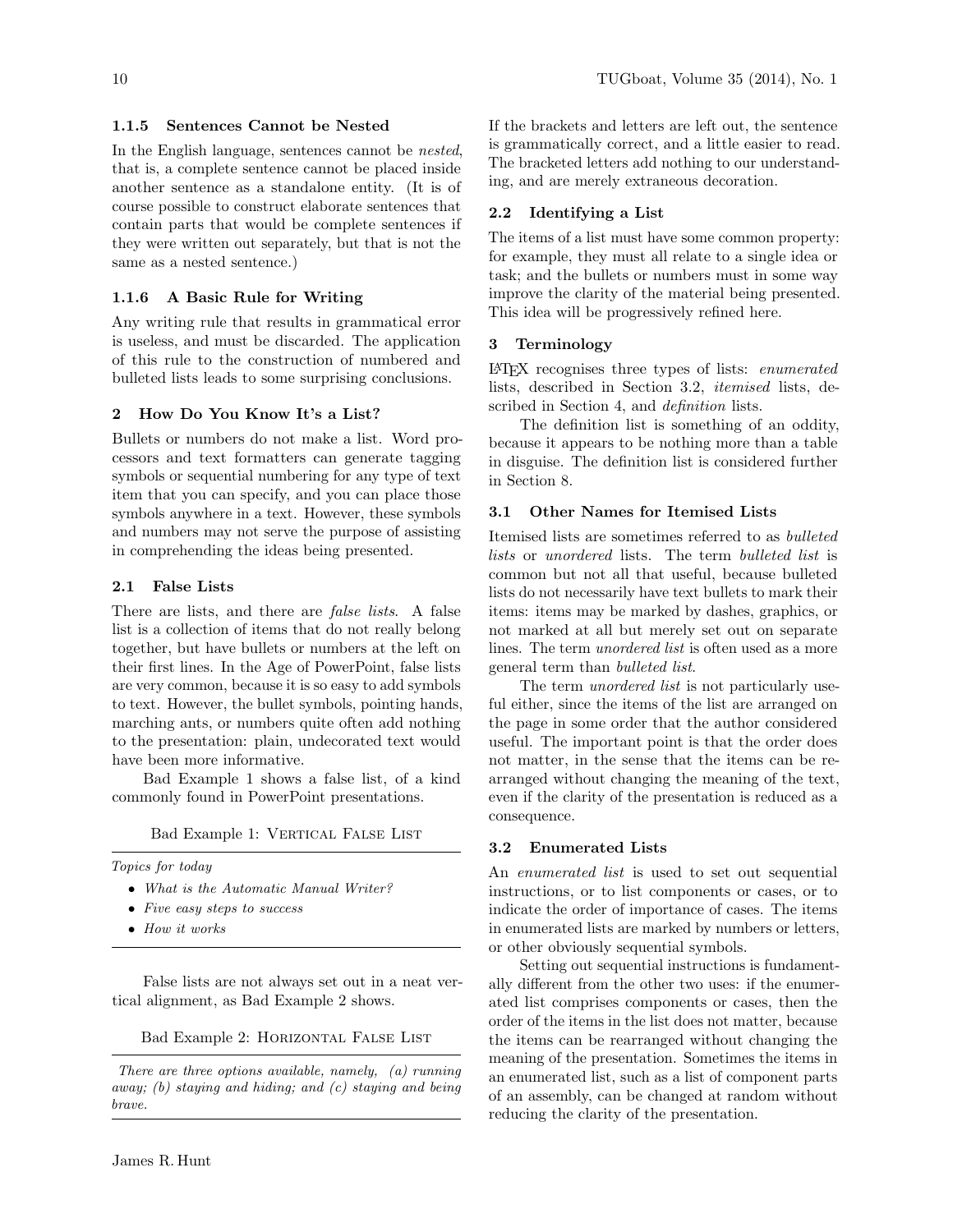# 4 Itemised Lists

Itemised and enumerated lists appear to be similar, but there is a fundamental difference between the two types, and each has its own rules of construction. Itemised and enumerated lists are often confused by technical writers, in the sense that the rules for one type are often applied to the other.

An itemised list is simply a visual device for displaying a single, usually complex, sentence on a page. The bullets and other typographical devices, such as indents and line spacing, are not part of the syntactical structure of the sentence itself: they serve only to assist comprehension. It follows from the basic premise stated in Section 1.1.2 that a sentence written as an itemised list should still be grammatically correct when the visual devices are removed. Consider the itemised list shown in Example 1.

Example 1: SIMPLE ITEMISED LIST

Three colours are available:

- $\bullet$  red,
- green, and
- $\bullet$  blue.

This itemised list is only a typographical rearrangement of the following sentence.

Three colours are available: red, green, and blue.

### 4.1 Commas and Semicolons

In order to avoid ambiguities arising from the repeated use of the word and in more complicated examples, we could adopt a convention that sentences are to be subdivided by semicolons, not commas, and thus write out itemised lists in the form shown in the Example 2.

Example 2: ITEMISED LIST WITH SEMICOLONS

Three colour combinations are available:

- red, white, and blue:
- blue, green, and yellow; and
- green, orange, and white.

This is an example of the classic, fully punctuated version of the itemised list.

Since an itemised list comprises only one sentence, the word immediately following an item decoration must not be capitalised unless it is a proper noun of some form. Bad Example 3 illustrates a common but incorrect usage.

# Bad Example 3: Incorrect Use of Initial **CAPITALS**

This section gives guidelines for:

- Creating lists;
- Punctuating lists; and
- Creating embedded lists.

#### 4.2 Omitting Punctuation

Itemised lists are often written in unpunctuated, or elliptical, form. Consider the itemised list shown in Example 3. (Some textbook writers insist that an elliptical list like this should have a final full stop. But why would you bother?)

Example 3: ITEMISED LIST, Unpunctuated (Elliptical)

Three colours are available:

- $\bullet$  red
- green
- $\bullet$  blue

### 4.2.1 Ellipsis

The unpunctuated list in Example 3 is derived from the fully punctuated version by the process of *ellipsis*.

Some textbooks on technical writing refer to an itemised list formed by ellipsis as a list of sentence fragments, but, as was pointed out in Subsection 1.1.4, the concept of a sentence fragment is not useful.

If a grammatically correct version cannot be constructed, then we are dealing with a false list.

Many corporate style guides actually specify that the elliptic form of an itemised list must be used in place of the fully punctuated original version. There is of course nothing wrong with this specification, as long as we are aware that the elliptical form is a derivative and not the full version.

### 4.2.2 Ellipsis and Parallel Construction

Many style guides specify that the items in an itemised list should show *parallel construction*, that is, the items should be syntactically similar. Parallel construction is useful because it makes it easier to understand the material presented, and easier to recover the full form of a list from the elliptical form.

## 5 Enumerated Lists

An itemised list is a visual device for displaying a single sentence. In contrast, an enumerated list, in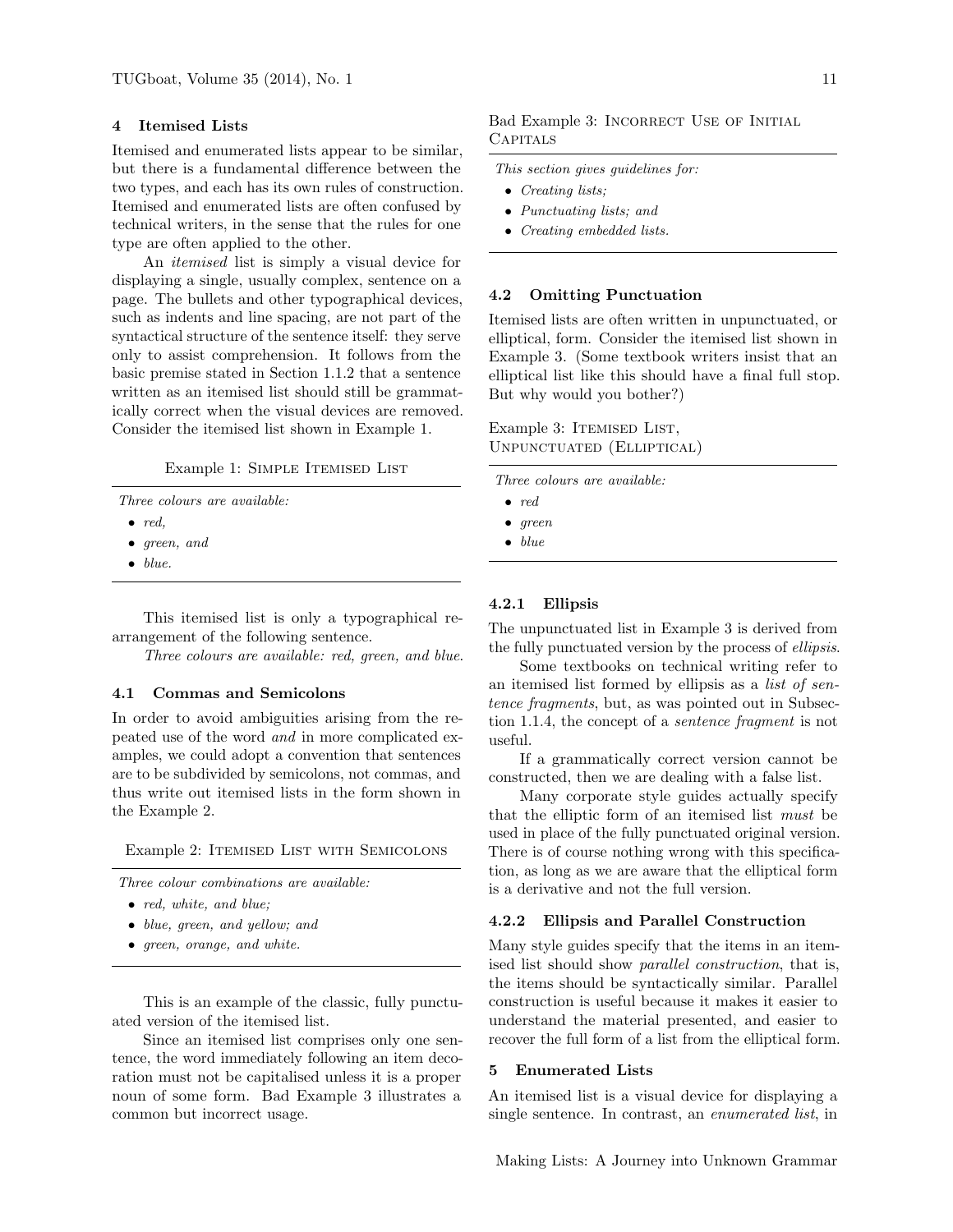numbered or lettered form, is a visual device for displaying a passage of text comprising a number of sentences. The sentences in the text may, but do not necessarily, collectively describe a sequence of events in time or space. Sometimes the form of a enumerated list is used to indicate the number of components in a collection, or cases under consideration. This is usually clear from the context.

If you intend to construct cross-references to individual list items, then those items should be part of an enumerated list.

The commonest example of an enumerated list is a set of instructions that must be performed in a fixed time order. Consider the set of instructions in Example 4.

Example 4: Instructions in Narrative Form

The instructions for servicing the device are as follows. Open the top panel of the veeblefetzer. Insert the screwdriver into the slot at the left. Turn the screw clockwise until the pressure is released. Close the top panel.

We usually present a set of instructions like this as a numbered or lettered list with an introductory sentence, or heading, or both. The heading is only text decoration, and as such need not be either grammatically correct or punctuated. The introductory sentence must of course be a complete sentence, ending with a full stop (or question mark, or exclamation mark, if appropriate). An example of an enumerated list with a heading and an introductory sentence is shown in Example 5.

Example 5: Enumerated List with Heading and Introduction

#### Servicing the Device

To perform a routine service, carry out the following steps.

- 1. Open the top panel of the veeblefetzer.
- 2. Insert the screwdriver into the slot at the left.
- 3. Turn the screw clockwise until the pressure is released.
- 4. Close the top panel.

# 5.1 No Colon Introducing an Enumerated List

Many writers end the introductory sentence before an enumerated list with a colon. This is a grammatical error: every sentence in a technical work must be complete, and every sentence must end with either a full stop, a question mark, or an exclamation mark, but never with a colon. This remarkably common error arises from a confusion of the layout rules for an enumerated list with those for an itemised list.

### 5.2 Decorating the Numbers

The numbers beside the items in an enumerated list are decorations— visual devices that assist the reader in understanding the material — and have no syntactical meaning at all. Any full stops, brackets, bolding, animation or other devices added to the numbers are, from a syntactical point of view, also decorative. The order of the actions is determined by the order of the sentences, not by the numbers on the page: the numbers serve only to reinforce the sequence in the reader's mind.

The use of full stops or brackets after the numbers or letters could suggest to a reader a syntactical structure that does not actually exist, and this is one reason why such decorations of the basic numbers or letters should perhaps be avoided. This is more easily said than done: most writing software will insert these decorations (for example, full stops after item numbers) automatically.

Sometimes, you may need to make the numbers quite prominent: for example, lists of instructions in a user guide may be embedded in masses of explanatory material.

### 6 Complications and Restrictions

Strict application of the rules produces some interesting results. These results are described in more detail in following sections.

An individual item in an itemised list may have another, subsidiary itemised list attached to it. (See Subsection 6.1.)

Putting an explanatory paragraph after an item in an itemised list is a grammatical error. (See Subsection 6.2.)

An individual item in an enumerated list may have an itemised list attached to it. (See Subsection 6.3.)

An individual item in an itemised list cannot have a subsidiary, enumerated list attached to it. (See Subsection 6.4.)

### 6.1 Itemised Lists within an Itemised List

It is possible, and quite common, to insert secondary itemised lists under the individual items in another higher level list. There are even widely accepted rules about the selection of bullet points: round bullets at the first level, dashes at the second level, and so on. Recall that an itemised list comprises only one sentence: it follows that all of the items in the list, considered together, must constitute only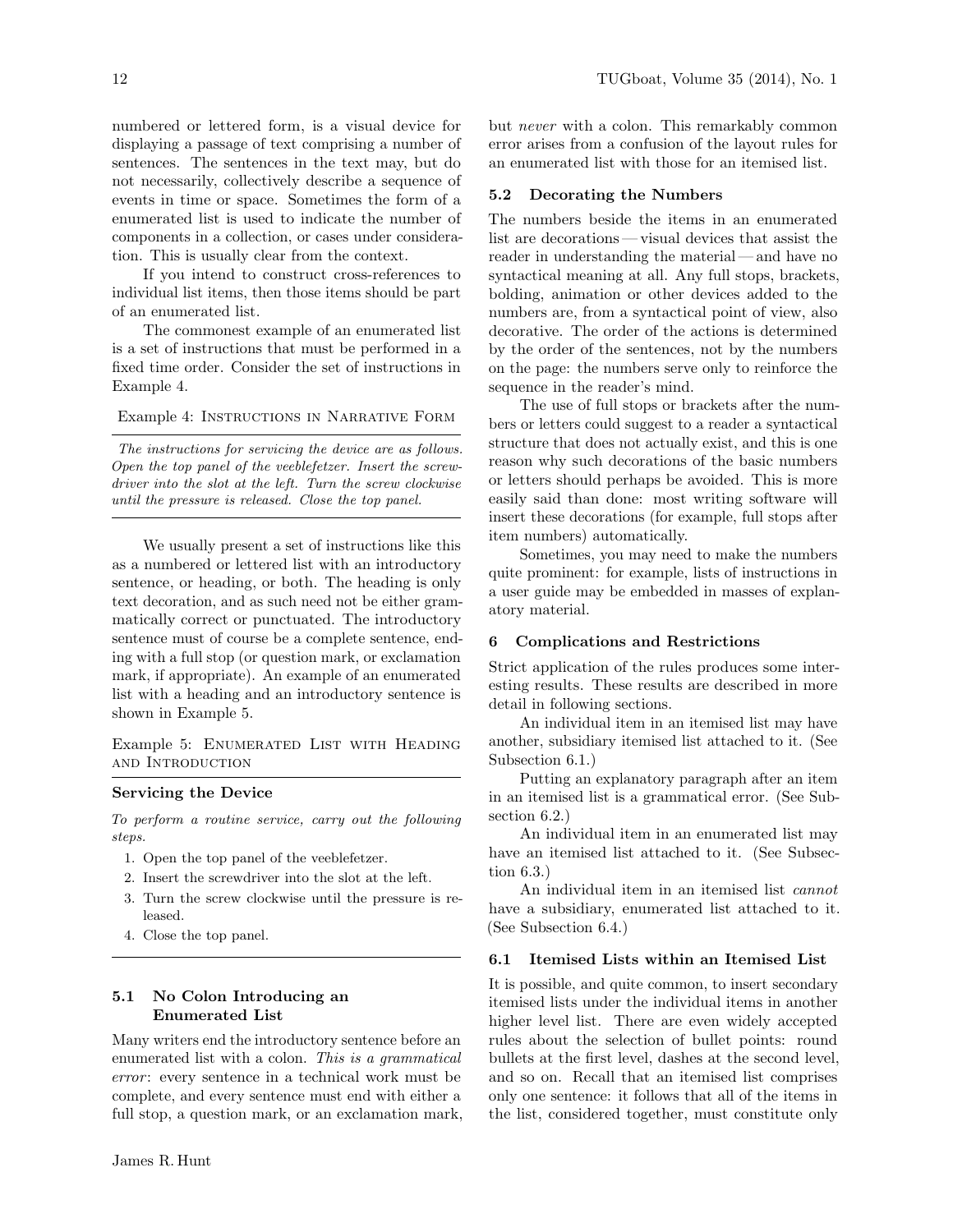one sentence. Attempting to follow this rule could easily result in complicated constructions that lack clarity. Example 6 shows a two-level itemised list that follows the rule and is still clear. (A sentence that can be displayed as a three-level itemised list would be rather complicated, at best.)

Example 6: ITEMISED LISTS WITHIN AN ITEMISED **LIST** 

The colour of the body of the device may be:

- a primary colour, which may be one of:
	- red;
	- yellow; or
	- blue; or
- a pastel colour, which may be one of:
	- $pink;$
	- pale yellow; or
	- azure; or
- a neutral colour, which may be one of:
	- beige;
	- bone; or
	- ecru.

# 6.2 Explanatory Paragraphs in Itemised Lists Not Possible

It is common practice to insert explanatory paragraphs after items in itemised lists. This is a gram*matical error*: an itemised list comprises only one sentence, and it is not possible to nest other sentences within that sentence.

# 6.3 Itemised List After Numbered Item

In an enumerated list, it is possible to have two or more sentences after each number, if the writer thinks this necessary — and of course any of those sentences may be displayed as an itemised list if appropriate (that is, bullet points may follow a numbered list item).

Some of those following sentences may be displayed with their own ordering symbols (that is, a subsidiary enumerated list may follow a numbered list item). This is common, and presents no conceptual problems.

# 6.4 No Numbered Lists After a Bullet Item

We can place an itemised list after a numbered item in an enumerated list. Can we, conversely, place an enumerated list after a bulleted item in an itemised list? As was the case with the legendary ski resort full of girls looking for husbands and husbands looking

for girls, the situation is not as symmetrical as it may at first appear.

Recall that the bulleted items form a single sentence, and each enumerated item contains one or more complete sentences. Sentences cannot reasonably be nested within other sentences, and so an enumerated list cannot be placed after a bulleted item without violating grammatical rules.

It is common in technical works to use bulleted items as a variety of unnumbered heading, with a bulleted item, often in bold type, followed by explanatory paragraphs. On reflection, it is hard to think of any reason why you would want to do this — why would you lay out sets of instructions on one or more pages, and imply that the order in which those sets are presented to the reader does not matter? The best solution to this problem is to avoid it: possibly by rewriting the bulleted items as headings followed by text, with any enumerated lists in the text left to stand alone.

# 7 Pathologies

Technical works often contain strange list constructions: enumerated lists disguised as itemised lists, itemised lists disguised as enumerated lists, and hybrid constructions and monsters. These errors often proceed from a failure to understand the basic difference between enumerated and itemised lists.

# 7.1 Enumerated List Disguised as an Itemised List

The most common error appears to be displaying an enumerated list in the guise of an itemised list.

Bad Example 4, taken from a corporate style guide, appears to be an itemised list, but it actually contains four sentences, one of which is not correctly terminated.

Bad Example 4: Enumerated List Disguised as an Itemised List

Use the following guidelines for creating appendices:

- List the appendices in the table of contents.
- Refer to the appendices in the preface.
- For each appendix, provide an introductory paragraph.

The list shown in Bad Example 4 should be presented as an enumerated list with an introductory paragraph, as shown in Example 7.

The numbers in Example 7 do not necessarily specify a sequence of actions: they may merely clarify the number of rules to be followed.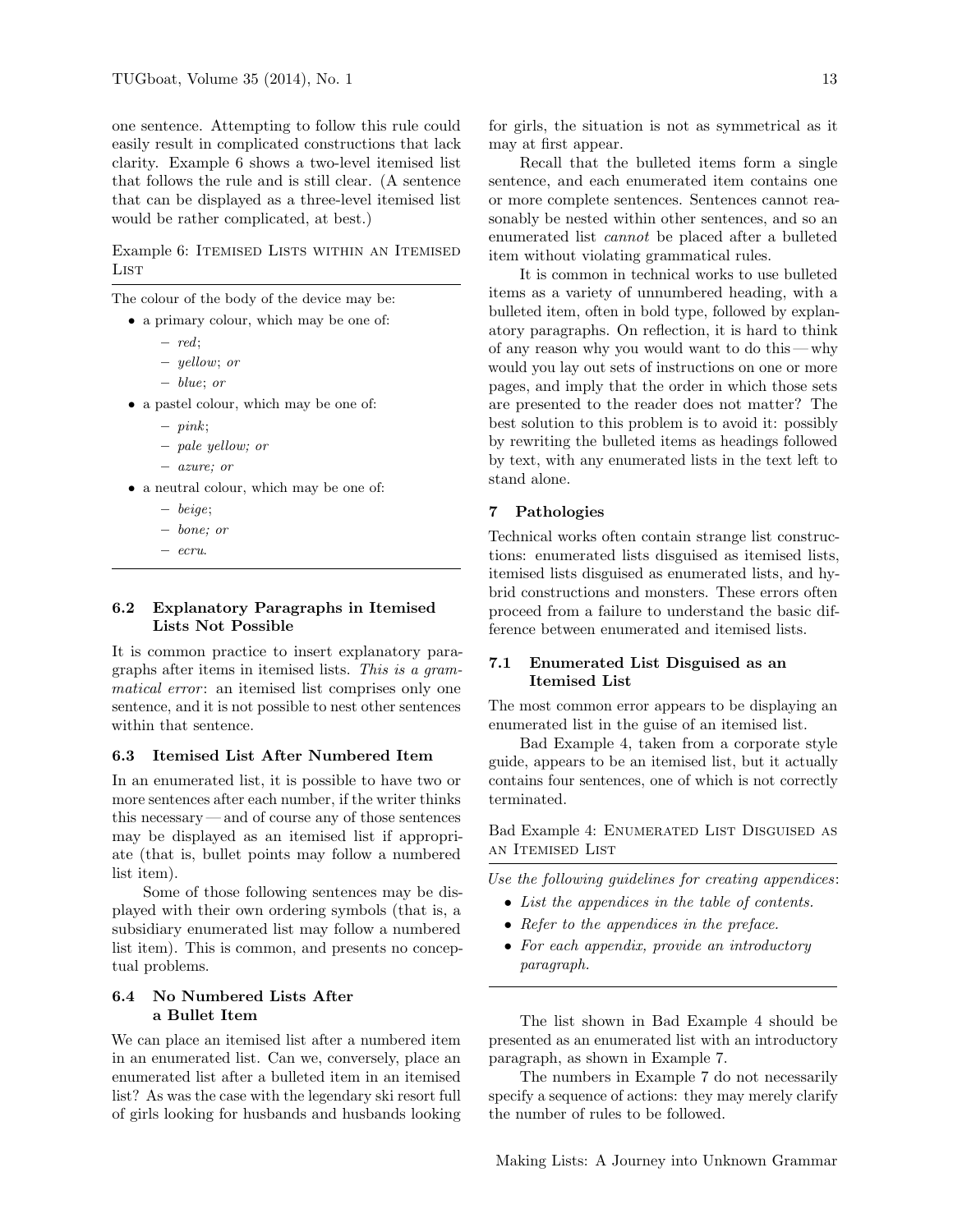# Example 7: Improved Version of Bad Example 4

Use the following guidelines for creating appendices.

- 1. List the appendices in the table of contents.
- 2. Refer to the appendices in the preface.
- 3. For each appendix, provide an introductory paragraph.

# 7.2 Itemised List Disguised as an Enumerated List

Bad Example 5 appears to be an enumerated list, but the numbers serve no purpose: they do not indicate steps to be taken, or a sequence in which items may be used, or a number of items (how many items are included in "its usual accoutrements"?), or an order of importance.

Bad Example 5: ITEMISED LIST DISGUISED AS AN Enumerated List

The items enclosed in the Vampire Protection Kit are as follows.

- 1. An efficient pistol with its usual accoutrements.
- 2. Silver bullets.
- 3. An ivory crucifix.
- 4. Powdered flowers of garlic.
- 5. A wooden stake.
- 6. Professor Blomberg's new serum.

The information in Bad Example 5 is better presented in an itemised list, as shown in Example 8.

Example 8: Improved Version of Bad Example 5

The items enclosed in the Vampire Protection Kit are as follows:

- an efficient pistol with its usual accoutrements;
- silver bullets;
- an ivory crucifix;
- powdered flowers of garlic;
- a wooden stake; and
- Professor Blomberg's new serum.

## 7.3 Sometimes, a Table is a Better Idea

It is possible to put too much material into a list, and sometimes the material would be clearer if it were set out in a table. Bad Example 6, which displays a list with too much material, was taken from a popular work on linguistics [2].

[The] eight main varieties of speech in China [. . . ]

- *Cantonese* (Yue) Spoken in the south, mainly Guangdong, southern Guangxi, Macau, Hong Kong. (46 million)
- Gan Spoken in Shanxi and south-west Hebei. (21 million)
- Hakka Widespread, especially between Fujian and Guangxi. (26 million)
- *Mandarin* A wide range of dialects in the northern, central, and western regions. North Mandarin, as found in Beijing, is the basis of the modern standard language. (720 million)
- Northern Min Spoken in north-west Fujian. (10 million)
- Southern Min Spoken in the south-east, mainly in parts of Zhejiang, Fujian, Hainan Island, and Taiwan. (26 million)
- Wu Spoken in parts of Anhui, Zhejiang, and Jiangsu. (77 million)
- *Xian (Hunan)* Spoken in the south-central region, in Hunan. (36 million)

The material in Bad Example 6 would be better displayed in a three-column table— possibly with itemised lists in some of the table cells.

# 8 Definition Lists

The definition list, mentioned in Section 3, is a different kind of list, because the elements of the list are neither itemised nor enumerated. Instead, an item in a definition list comprises two parts: a term and an explanation of the term. These two parts of the item are usually distinguished typographically, and may, but do not necessarily, appear on the same line.

Most word processors do not offer the definition list as an option on their drop-down menus, because a two-column table without a caption, rules, or headers (that is, an informal table) does much the same job.

The definition list may be used for setting out glossary items, as shown in Example 9. (This material was derived from [1].)

### 8.1 Uses of the Definition List

Definition lists may be used to set out definitions and construct glossaries. Other possible uses of definition lists are not so obvious: for example, a definition list could be used as a way of setting out otherwise awkward one-bullet lists, which are banned by some style guides.